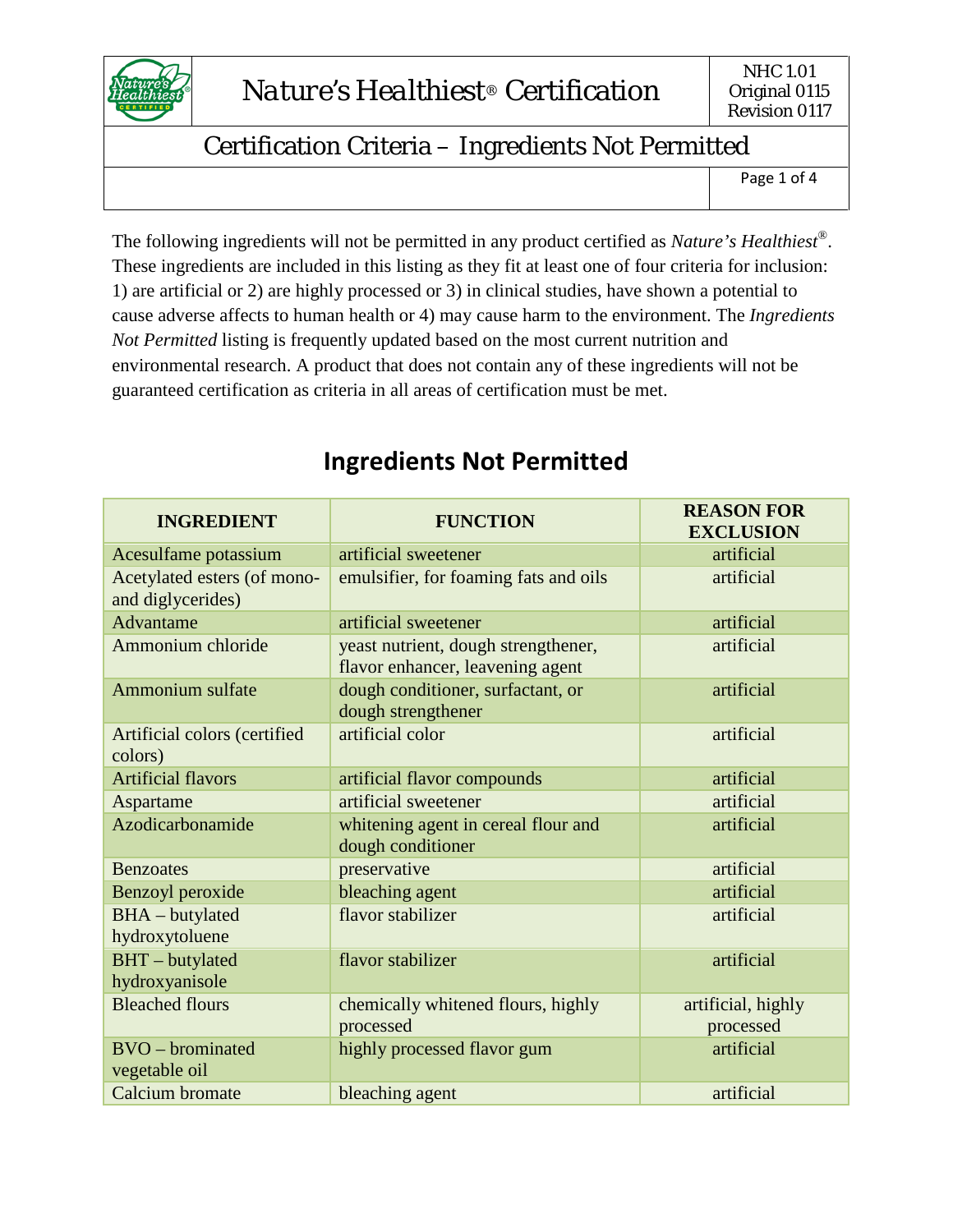

Page 2 of 4

| Calcium disodium EDTA                                                           | flavor stabilizer/preservative                                                                   | artificial                             |
|---------------------------------------------------------------------------------|--------------------------------------------------------------------------------------------------|----------------------------------------|
| Calcium peroxide                                                                | bleaching agent, dough conditioner,<br>flour treatment agent, oxidizing agent                    | artificial                             |
| Calcium stearoyl-2-<br>lactylate                                                | dough conditioner, emulsifier,<br>foaming agent, stabilizer, suspending<br>agent, whipping agent | artificial                             |
| Carrageenan                                                                     | thickening, gelling, stabilizing and<br>suspending agent                                         | potential adverse affects              |
| Cyclamates                                                                      | artificial sweetener                                                                             | artificial                             |
| DATEM - diacetyl tartaric<br>and fatty acid esters of<br>mono- and diglycerides | emulsifier, foaming agent, whipping<br>agent                                                     | artificial                             |
| Diacetyl (2,3-Butanedione)                                                      | flavor enhancer                                                                                  | artificial                             |
| Dimetylpolysiloxane<br>(methyl silicone)                                        | defoaming agent                                                                                  | artificial                             |
| Disodium calcium EDTA                                                           | flavor stabilizer/preservative                                                                   | artificial                             |
| Disodium dihydrogen<br><b>EDTA</b>                                              | flavor stabilizer/preservative                                                                   | artificial                             |
| DMP – disodium guanylate                                                        | flavor enhancer                                                                                  | artificial                             |
| DSS - dioctyl sodium<br>sulfosuccinate                                          | emulsifier, foaming agent                                                                        | artificial                             |
| <b>EDTA</b><br>(ethylenediaminetetraacetic<br>acid)                             | flavor stabilizer/preservative                                                                   | artificial                             |
| Erythritol                                                                      | sugar alcohol                                                                                    | highly processed                       |
| Ester gums                                                                      | gum                                                                                              | highly processes                       |
| Ethoxyquin                                                                      | antioxidant, preservative                                                                        | artificial                             |
| Ethylene oxide                                                                  | fumigant                                                                                         | artificial                             |
| Foie gras                                                                       | food/food ingredient                                                                             | sustainability                         |
| Glycerol ester of wood<br>rosin                                                 | flavor gum                                                                                       | highly processed                       |
| Hexa-, hepta-, and octa-<br>esters of sucrose                                   | emulsifiers                                                                                      | highly processed                       |
| High fructose corn syrup                                                        | sweetener                                                                                        | highly processed                       |
| Hydrogenated fats and<br>vegetable oils                                         | man-made trans fats                                                                              | artificial/potential health<br>affects |
| $IMP - discount$ inosinate                                                      | flavor enhancer                                                                                  | artificial                             |
| Interesterified oils                                                            | ingredient in margarine and other<br>processed foods                                             | artificial/highly<br>processed         |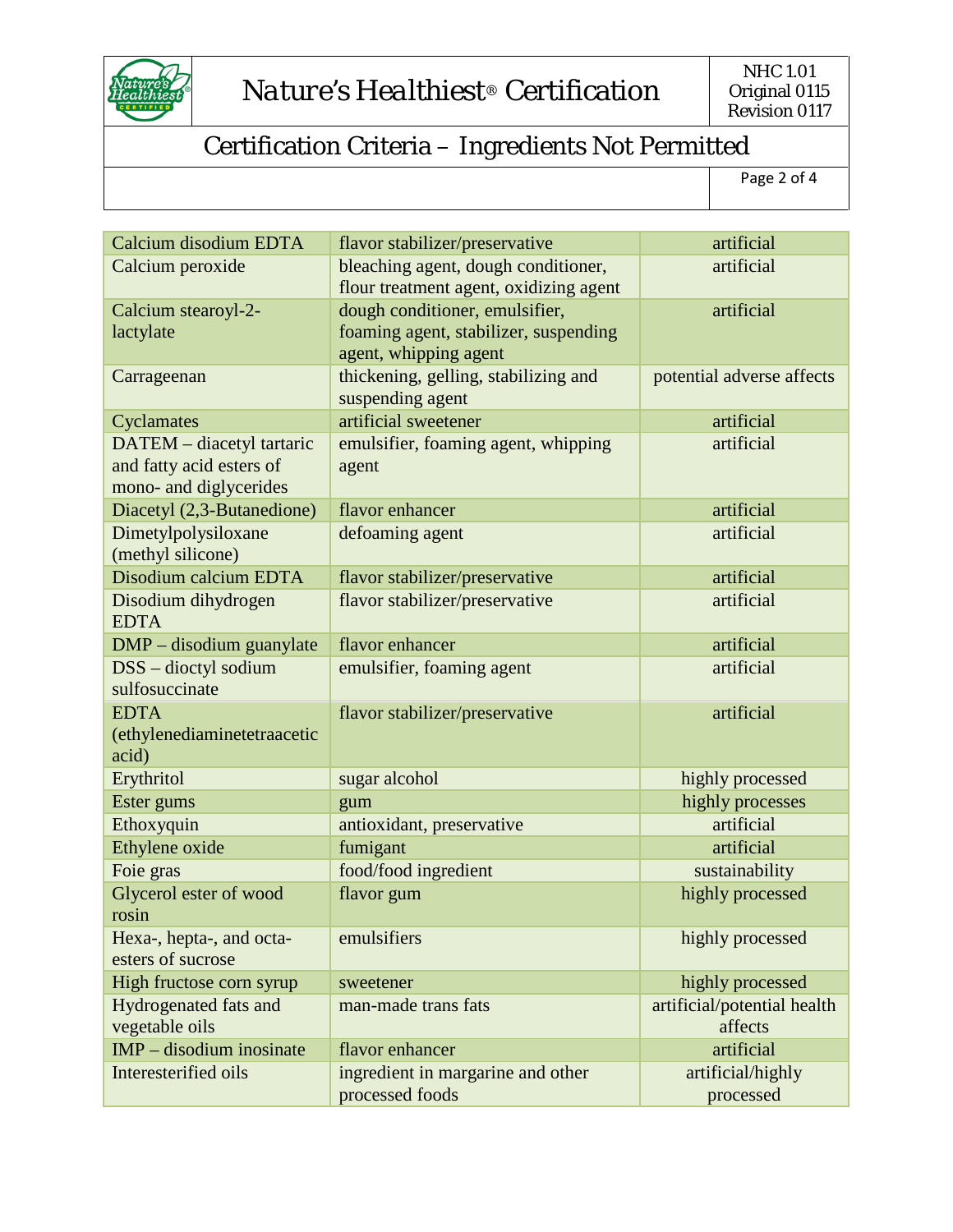

Page 3 of 4

| ı<br>۰. |  |  |
|---------|--|--|
|         |  |  |
|         |  |  |
|         |  |  |
|         |  |  |

| Lactylated esters (of mono-<br>and diglycerides)                          | dough strengthener                                                                                                                 | highly processed                       |
|---------------------------------------------------------------------------|------------------------------------------------------------------------------------------------------------------------------------|----------------------------------------|
| L-cysteine (as an additive<br>used in commercial bread<br>products)       | dough conditioner                                                                                                                  | highly processed                       |
| Mannitol                                                                  | sugar alcohol                                                                                                                      | highly processed                       |
| Methyl silicone                                                           | defoaming agent                                                                                                                    | artificial                             |
| Microparticularized whey<br>protein derived fat<br>substitute             | food ingredient                                                                                                                    | highly processed                       |
| MSG - monosodium<br>glutamate                                             | flavor enhancer                                                                                                                    | artificial                             |
| Natamycin                                                                 | mold inhibitor, preservative                                                                                                       | concern over health<br>affects         |
| Neotame                                                                   | artificial sweetener                                                                                                               | artificial                             |
| <b>Nitrates</b>                                                           | preservative                                                                                                                       | artificial                             |
| <b>Nitrites</b>                                                           | preservative                                                                                                                       | artificial                             |
| Palm oil                                                                  | food ingredient                                                                                                                    | sustainability                         |
| Parabens – methylparaben,<br>propylparaben,<br>heptylparaben              | preservatives                                                                                                                      | artificial                             |
| Partially hydrogenated<br>vegetable oils                                  | man-made trans fats                                                                                                                | artificial/potential health<br>affects |
| Polydextrose                                                              | bulking agent, texturizer, stabilizer                                                                                              | artificial, highly<br>processed        |
| Polysorbate 60, 65, 80                                                    | emulsifier, foaming agent, stabilizer,<br>suspending agent, whipping agent                                                         | artificial                             |
| Potassium bromate                                                         | bleaching agent, dough conditioner                                                                                                 | artificial                             |
| Potassium metabisulfite                                                   | antibrowning agent, antimicrobial<br>agent, preservative                                                                           | artificial                             |
| Propionates (propionic<br>acid, calcium propionate,<br>sodium propionate) | antimold agent, flavoring agent,<br>preservative                                                                                   | artificial                             |
| Propyl gallate                                                            | antioxidant, preservative                                                                                                          | artificial                             |
| Propylene glycol                                                          | carrier solvent, humectant, moisture-<br>retaining agent, solubilizer, solvent,<br>surface-active agent, vehicle, wetting<br>agent | highly<br>processed/artificial         |
| Saccharin                                                                 | artificial sweetener                                                                                                               | artificial                             |